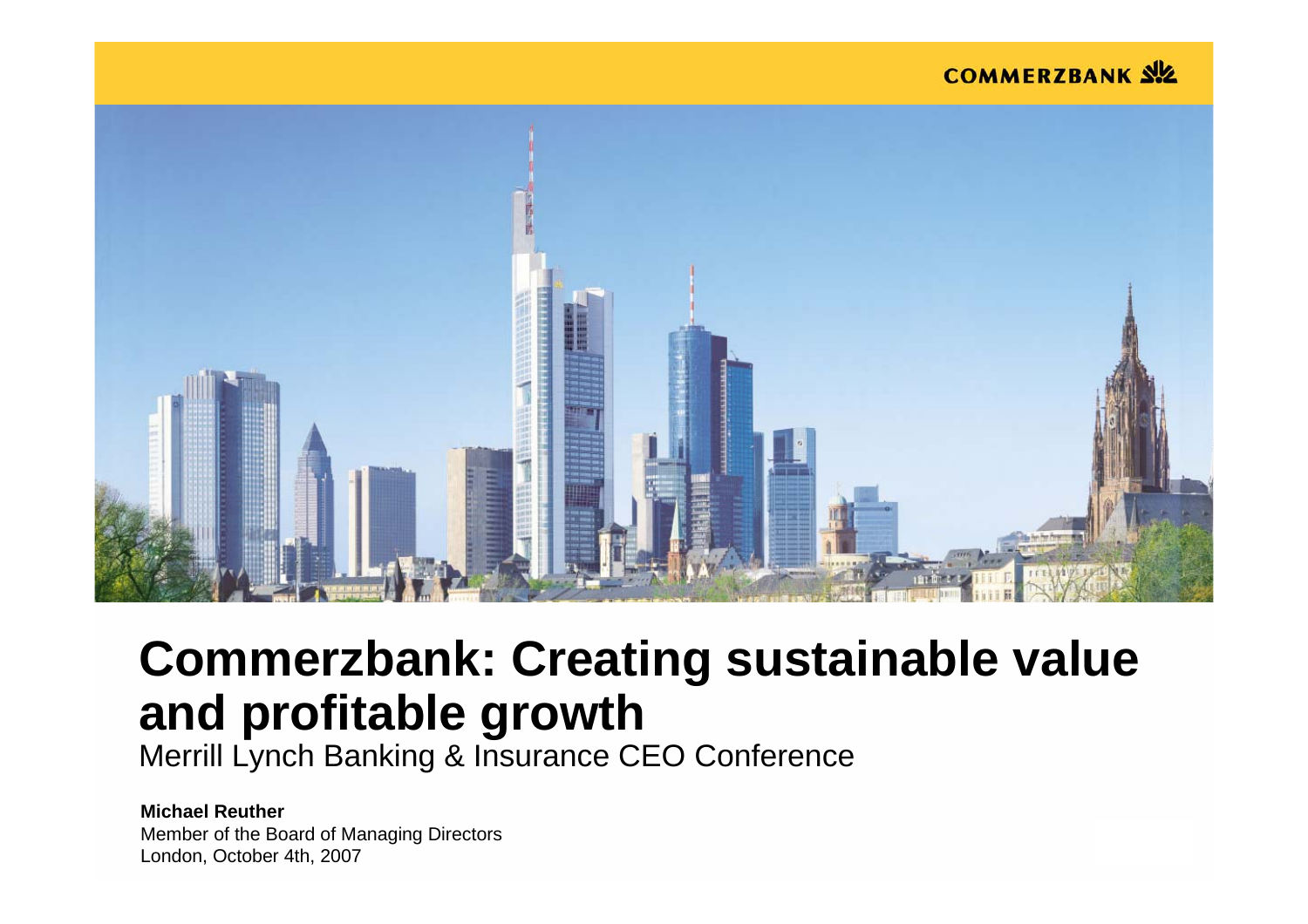# **Agenda**

| 1. | <b>Status quo: record level H1 2007 figures</b>             |
|----|-------------------------------------------------------------|
| 2. | Strategic program: stable growth and improved profitability |
| 3. | <b>Financial outlook</b>                                    |
|    | Effects: creating sustainable value                         |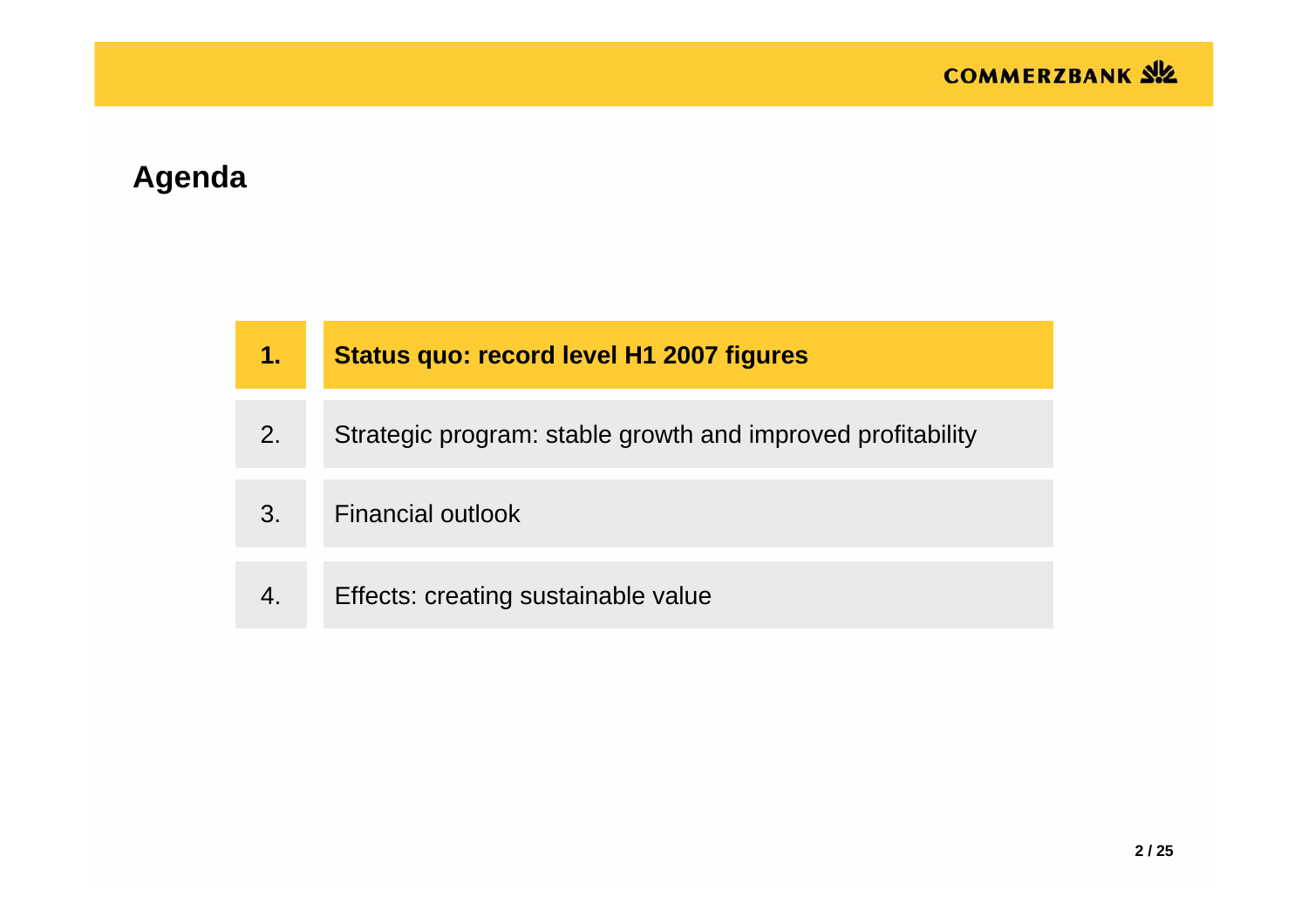## **Commerzbank is managed along three main Group performance indicators**



- **Strong focus on Net RoE, CIR, EPS**
- **Realizing growth opportunities**
	- •High exposure to German economy
	- Enhancing organic growth in core divisions
	- • Expanding in regions and products with competitive strengths

#### • **Increasing profitability**

- Ongoing efficiency enhancement in all divisions
- •Following active portfolio management
- Ensuring efficient capital management

Following a balanced approach to profitability and growth

**Note:** 2006 figures based on stated results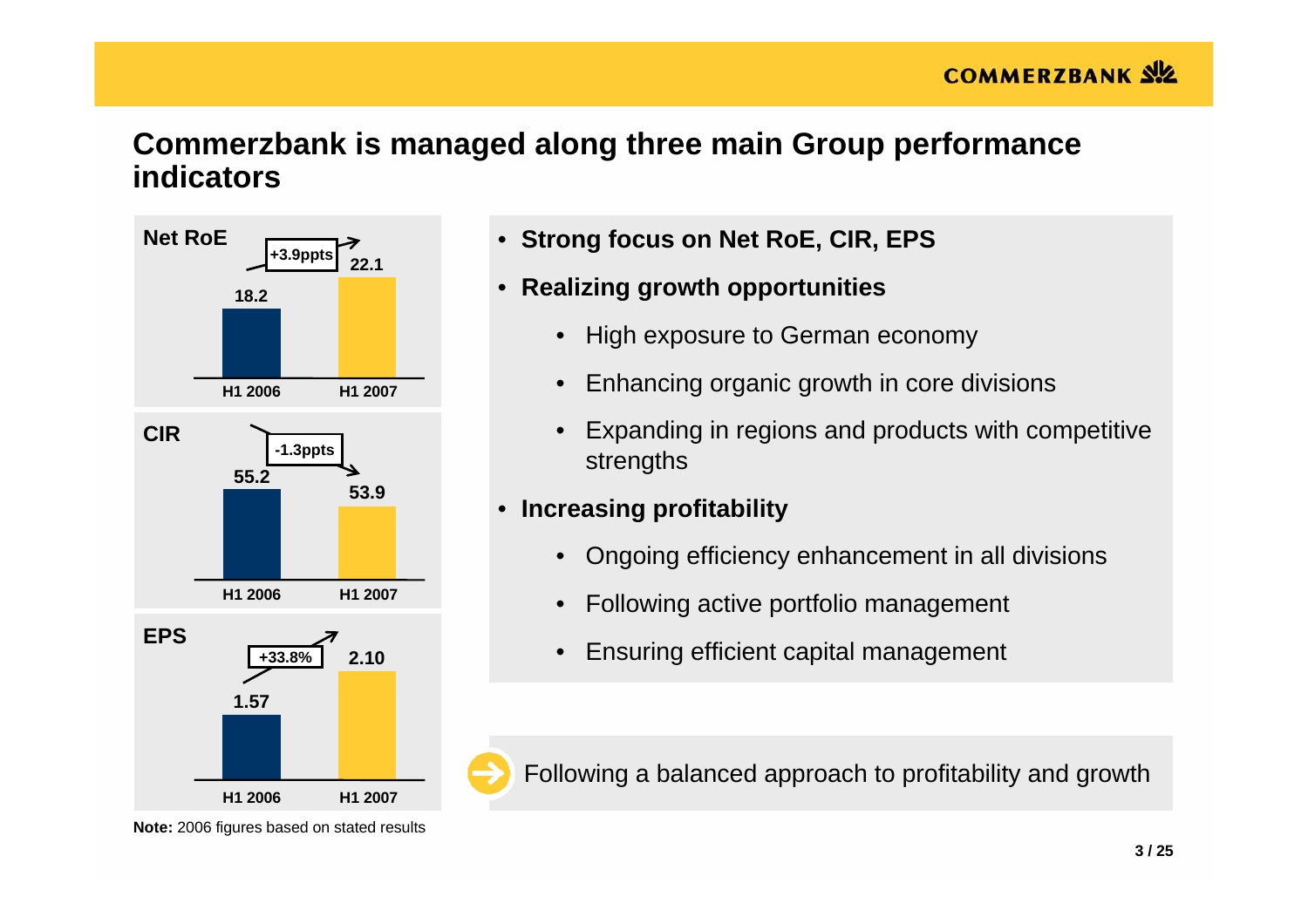# **Commerzbank is fully in line to reach its FY 2007 targets**



\* Annualized

**Note:** 2006 figures based on stated results

**Clean:** excluding net result on participations, restructuring charges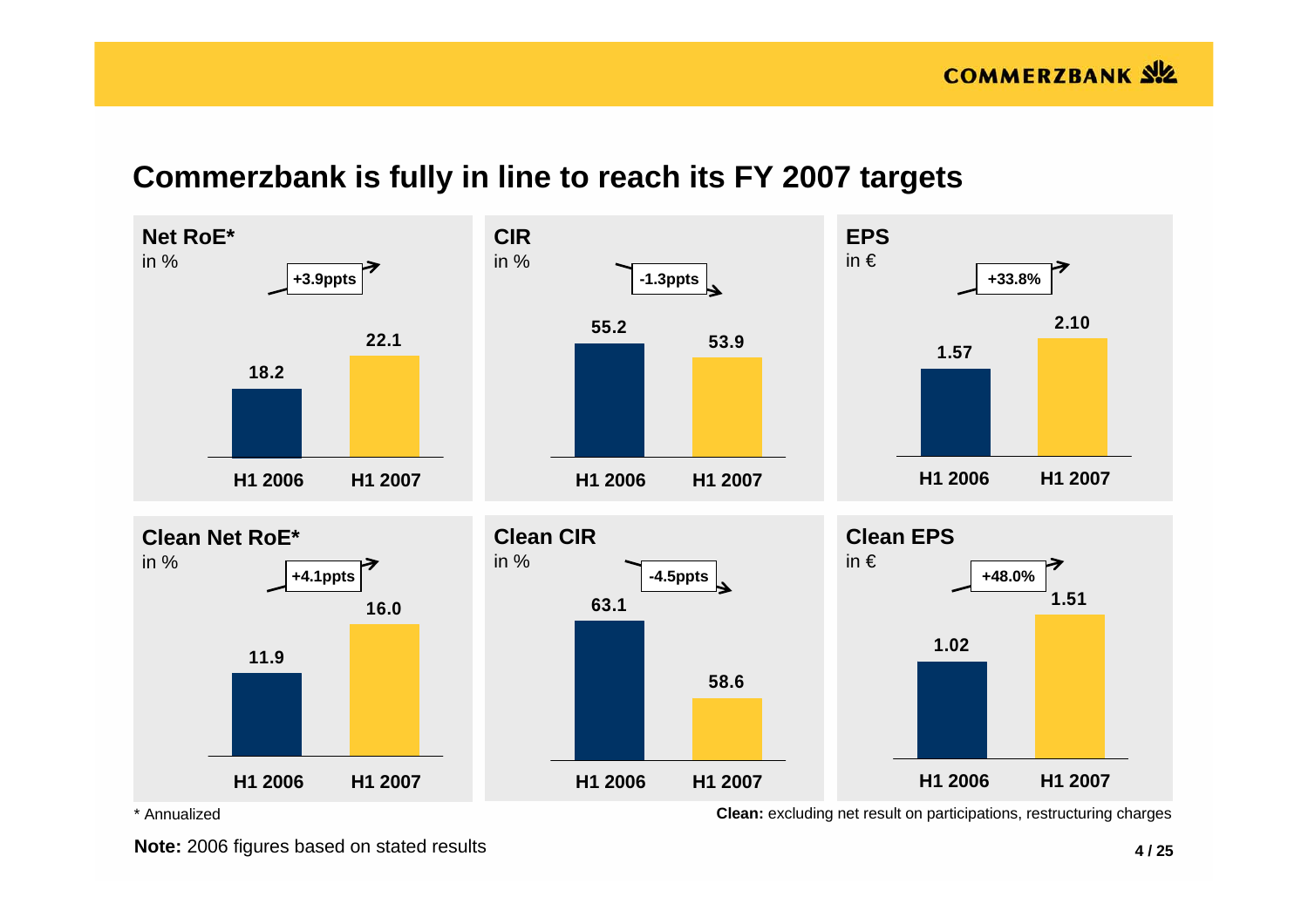## **Continuous increase in operating profit – what´s next?**



**Note: 2005, 2006 pro forma full integration of Eurohypo**

#### **Commerzbank on track**

- **Restored:** Corporate financial strength even under stress conditions
- **Regained:** Improved profitability in core businesses
- **Refocused:** Stable growth and further increase in profitability on a risk/ return optimised basis



**Remaining question: What´s next?**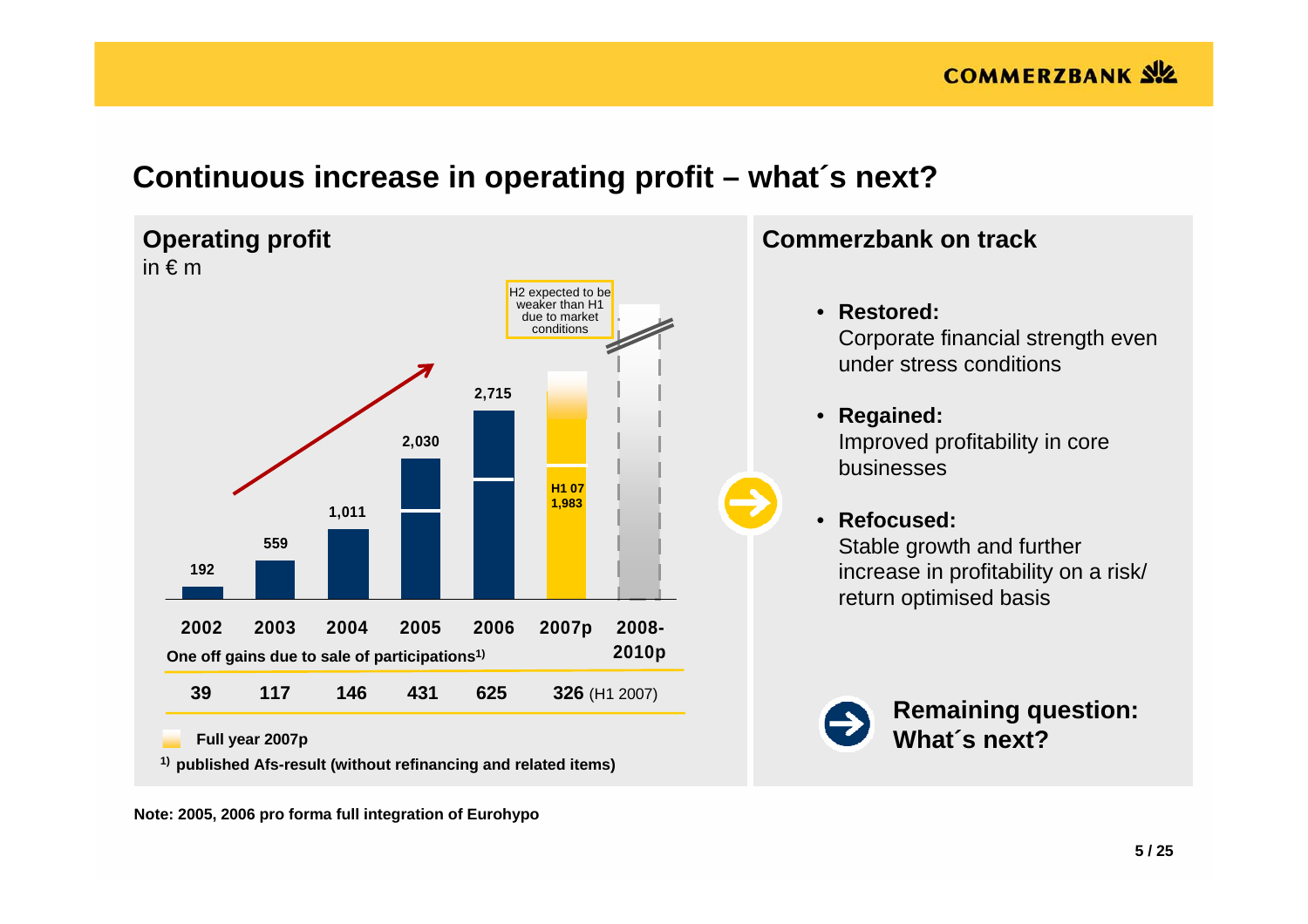# **Subprime poses no threat to Commerzbank**

| <b>Subprime</b>                      | • Units in New York and London with RMBS/ CDO<br>volume of €1.2bn<br>• AAA position of $\epsilon$ 0.2bn at CB Europe which is<br>valued at nominal level                                                                                                                                                                      | <b>CB Effects</b>                                               |
|--------------------------------------|-------------------------------------------------------------------------------------------------------------------------------------------------------------------------------------------------------------------------------------------------------------------------------------------------------------------------------|-----------------------------------------------------------------|
| <b>Conduits</b>                      | • Commitments of $\epsilon$ 10bn, nearly exclusively for<br>CB's own conduits<br>• Underlying assets are of good quality<br>• Running of sponsored conduits or SIV's not part<br>of our business model                                                                                                                        | • CB will do<br>whatever it<br>takes<br>•CB can afford<br>to do |
| <b>Liquidity</b><br><b>situation</b> | • Stable funding concept with assets matched<br>through congruent funding<br>• High liquidity reserve<br>- Liquidity ratio with 1.18 more than assured<br>- Commerzbank acted as liquidity provider of the<br>German banking system<br>- Supply of €4.5bn term money (1-3 months) to<br>German banks in late August/September | whatever it<br>takes                                            |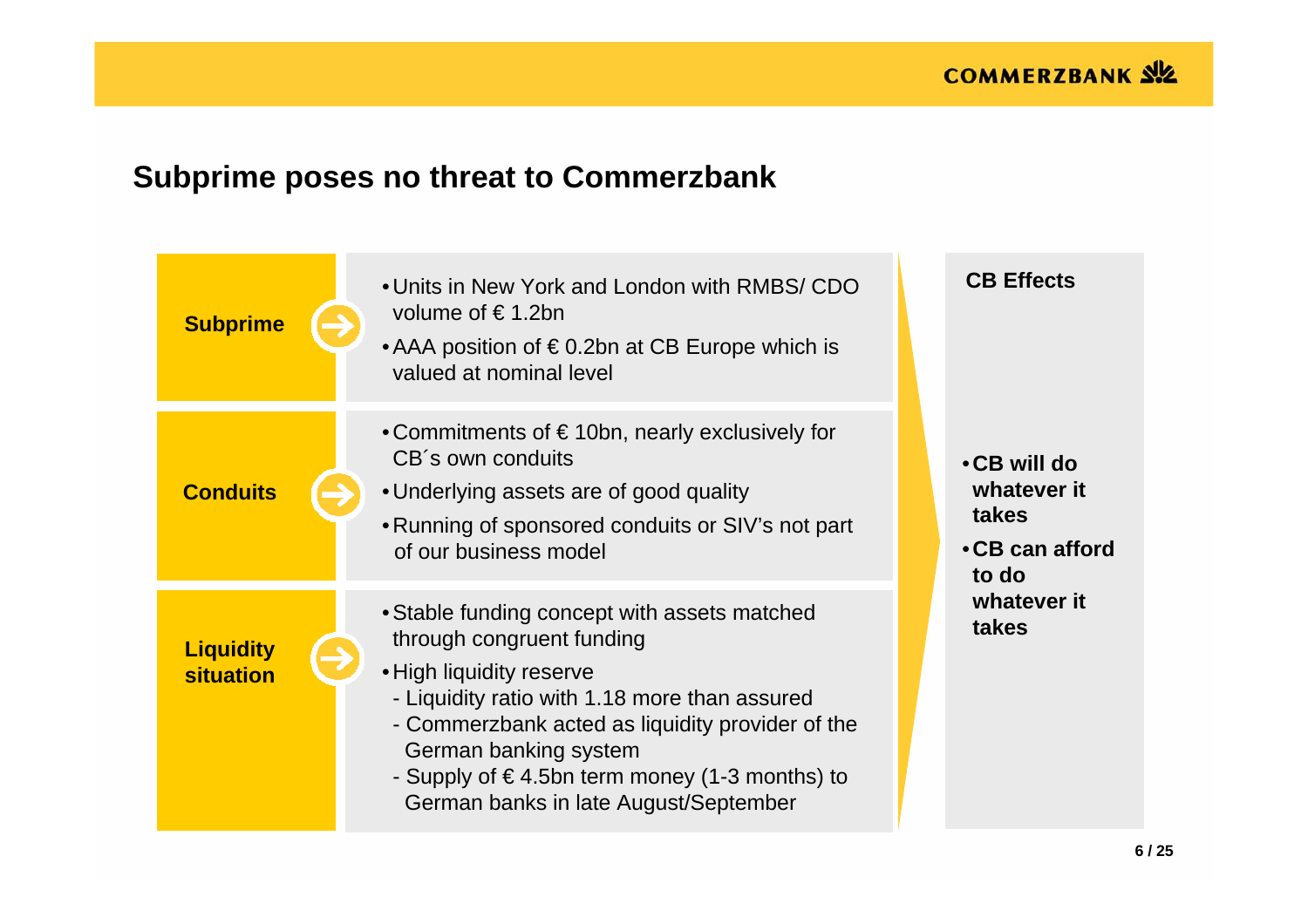## **Capital Market issuance fully aligned Capital Market Committee manages € 270 bn\* of Group capital market issuance**

**Capital Markets Committee Capital Markets Committee**

**Milestonesin the first year**

- Group issuance and roadshow calendars aligned
- Investor survey conducted very positive feedback received
- Leveraging no. 1 position of Group in Pfandbrief market



**\* total outstanding issuances in € bn as of June 2007 (Treasury Database)**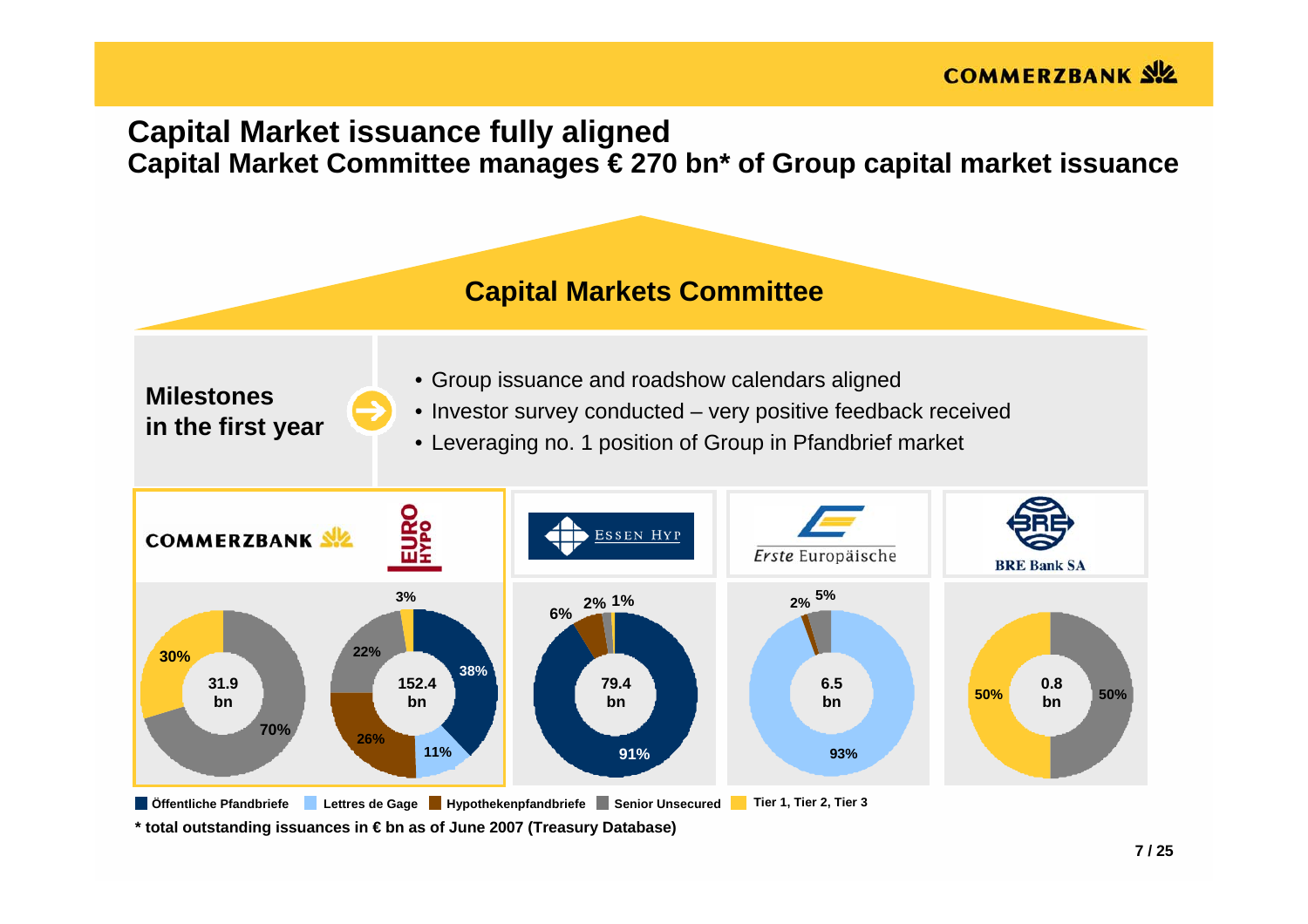## **Sound funding structure in all maturity buckets**

**Unsecured funding matrix**



#### **Breakdown Group position "Liabilities to banks"**

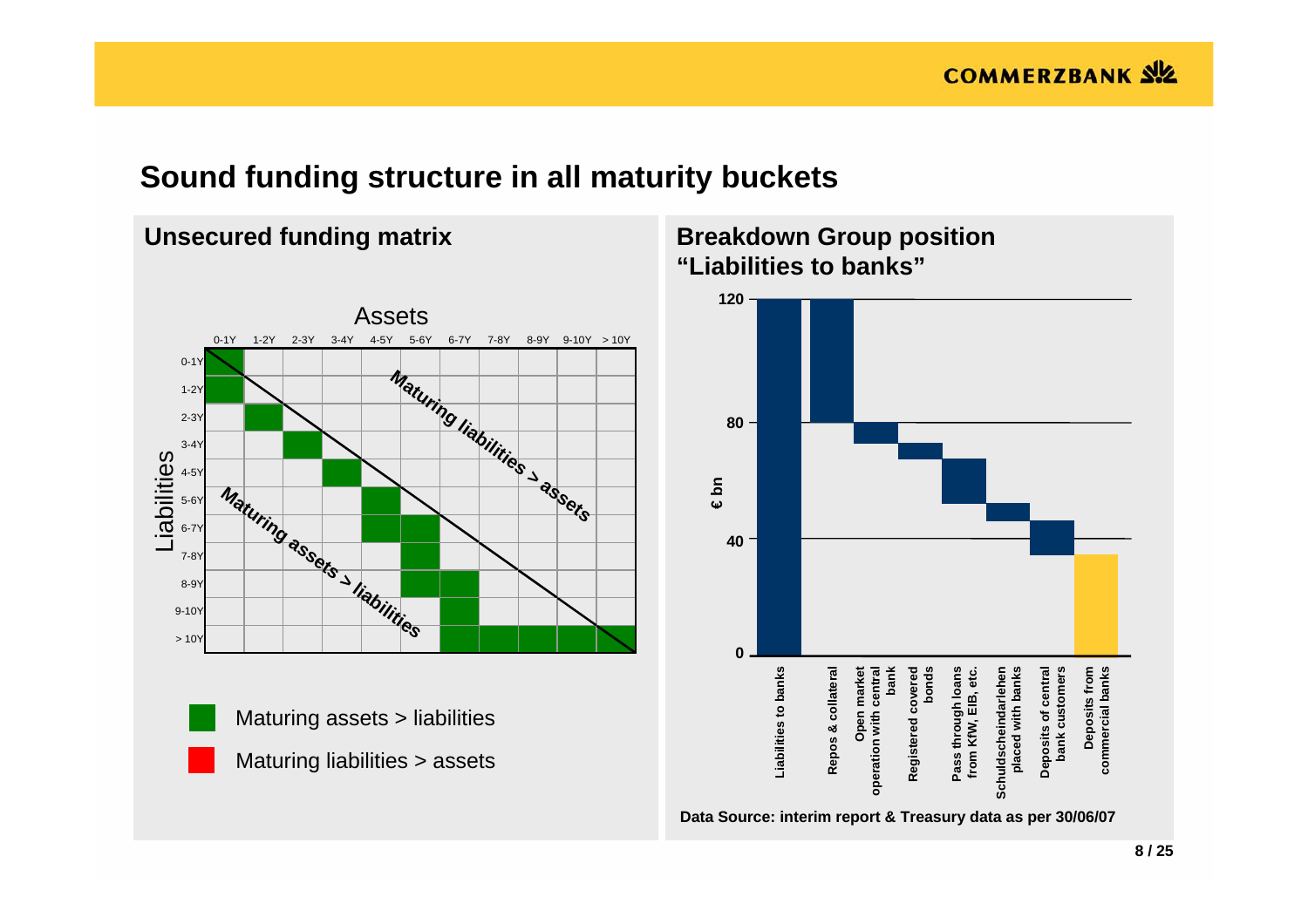## **Outlook: Impact of increased credit spreads on Group's P&L expected to be positive**

| <b>What will</b><br>happen?                                 | Funding spreads and credit margins in general may remain at higher levels<br>even after stressed liquidity situation of banking sector will have calmed<br>down                                                                                                                                                                                                                                                                                                                                                                                                                                         |
|-------------------------------------------------------------|---------------------------------------------------------------------------------------------------------------------------------------------------------------------------------------------------------------------------------------------------------------------------------------------------------------------------------------------------------------------------------------------------------------------------------------------------------------------------------------------------------------------------------------------------------------------------------------------------------|
| <b>Overall</b><br>funding cost<br>to increase<br>moderately | • No evidence for customer deposits to become more expensive<br>• Issuance cost of Pfandbriefe higher than recent lows but impact limited as<br>more expensive Pfandbrief issues will expire<br>• Spreads of Group's senior unsecured capital markets funding to increase<br>in line with markets movements. First expectations of impact: 20-25 bp<br>• Total outstanding unsecured debt $\epsilon$ 60bn, to be reduced by roughly $\epsilon$ 12<br>bn due to use of "refinancing register"<br>• Funding cost to increase over several years. Effects in 2008 $\epsilon$ 10-15m<br>$(€30-35m in 2010)$ |
| <b>Impact</b><br>on assets                                  | • Funding cost of commercial loan business (approx. $\in$ 210bn) only to be<br>affected by up to 4-5 bp (increase extended over several years)<br>• Positive impact of widening credit margins on Group's lending business<br>likely to match increased funding cost                                                                                                                                                                                                                                                                                                                                    |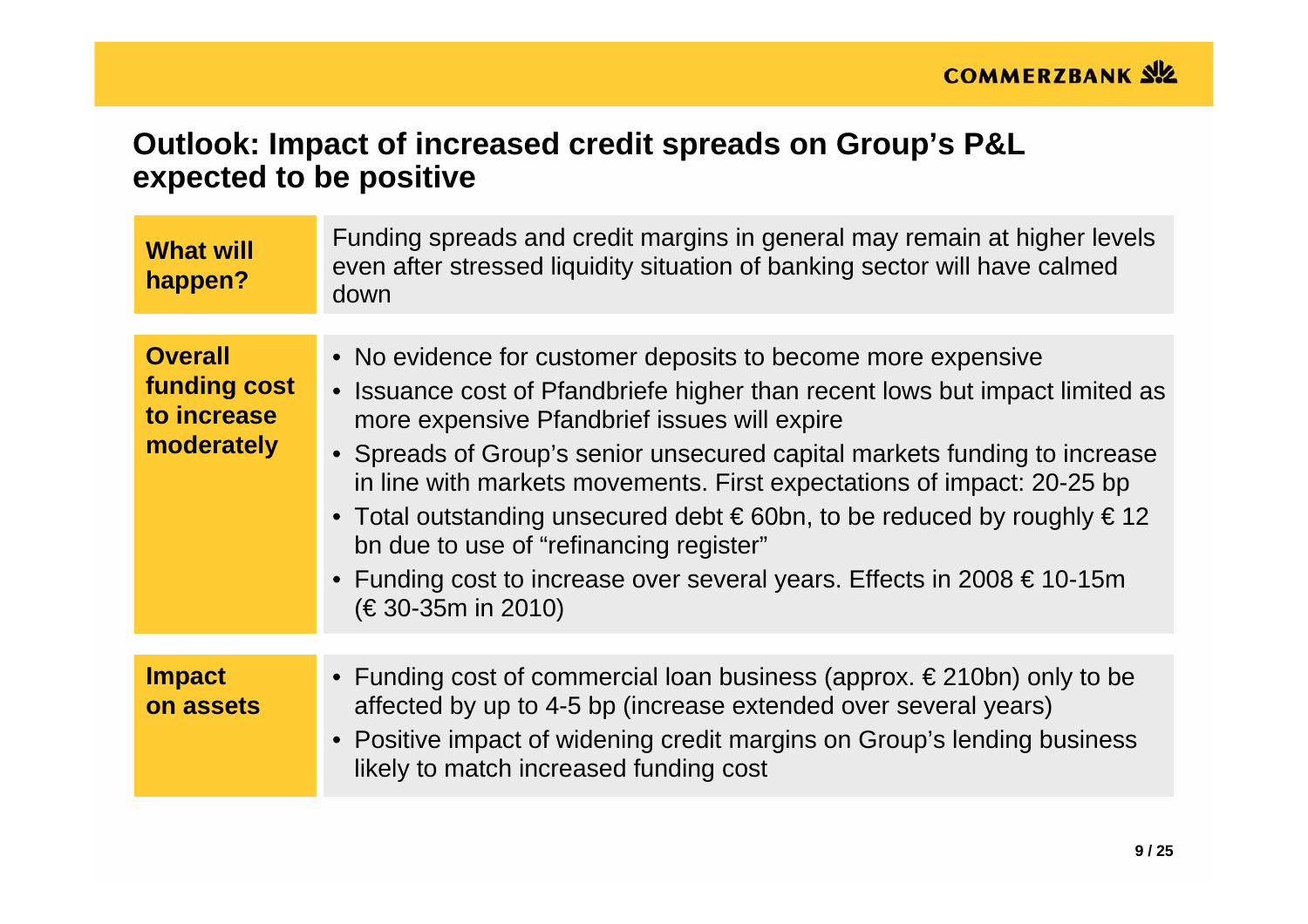# **Agenda**

| 1. | Status quo: record level H1 2007 figures                           |
|----|--------------------------------------------------------------------|
| 2. | <b>Strategic program: stable growth and improved profitability</b> |
| 3. | <b>Financial outlook</b>                                           |
|    | Effects: creating sustainable value                                |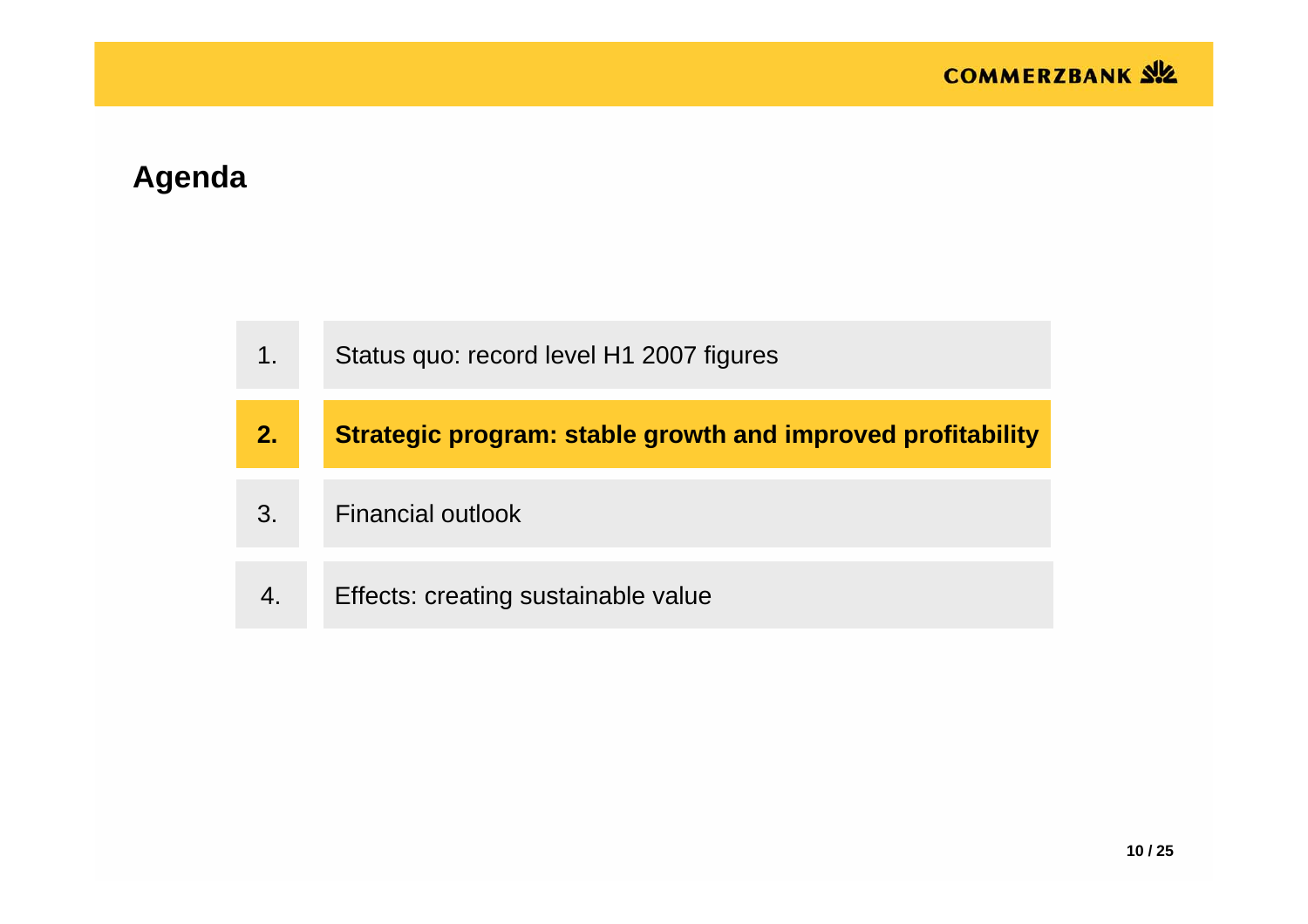

## **Our objective: The leading commercial bank in Germany**

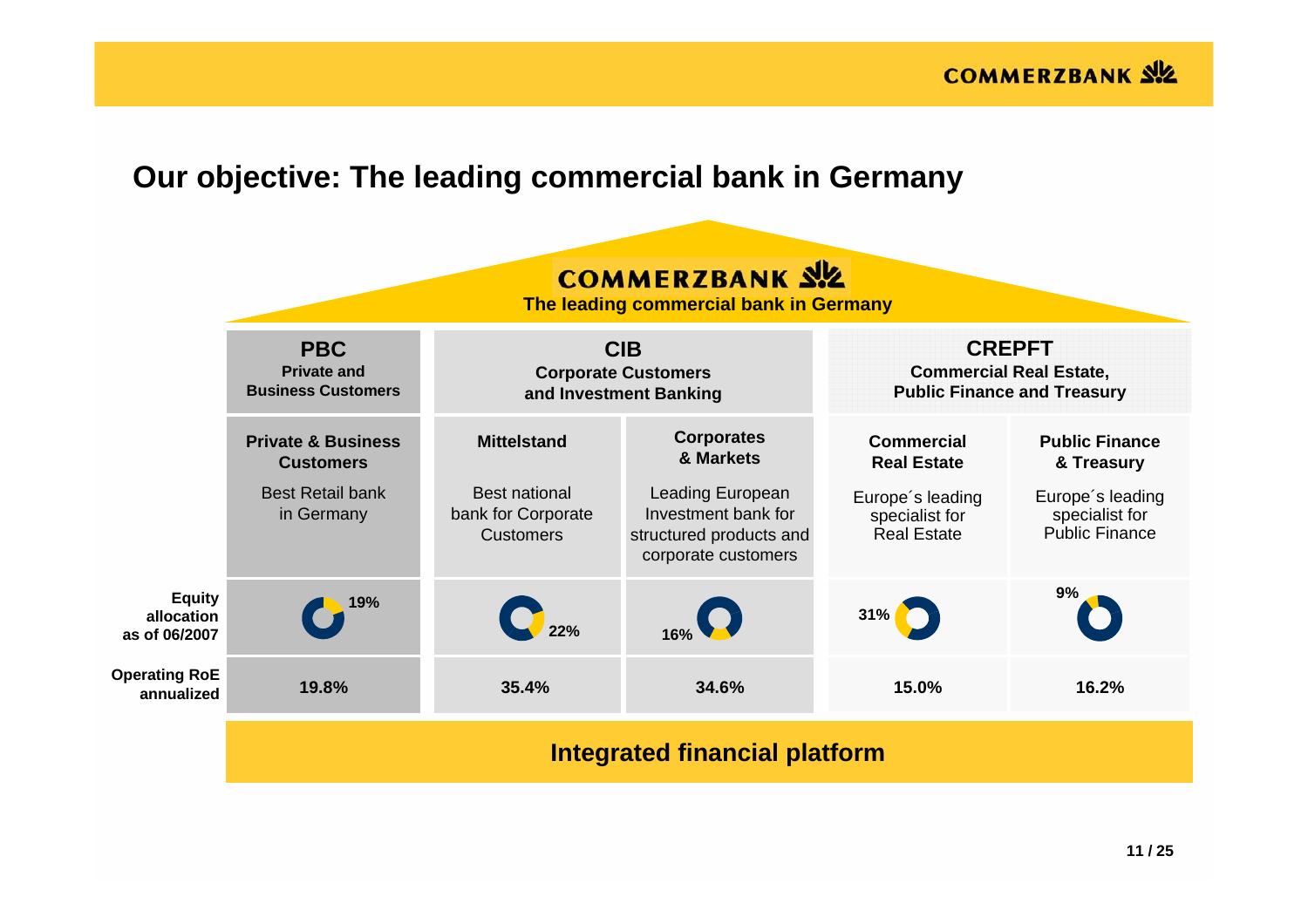#### **COMMERZBANK SIZ**

## **Strategic program: sustainable growth and profitability**

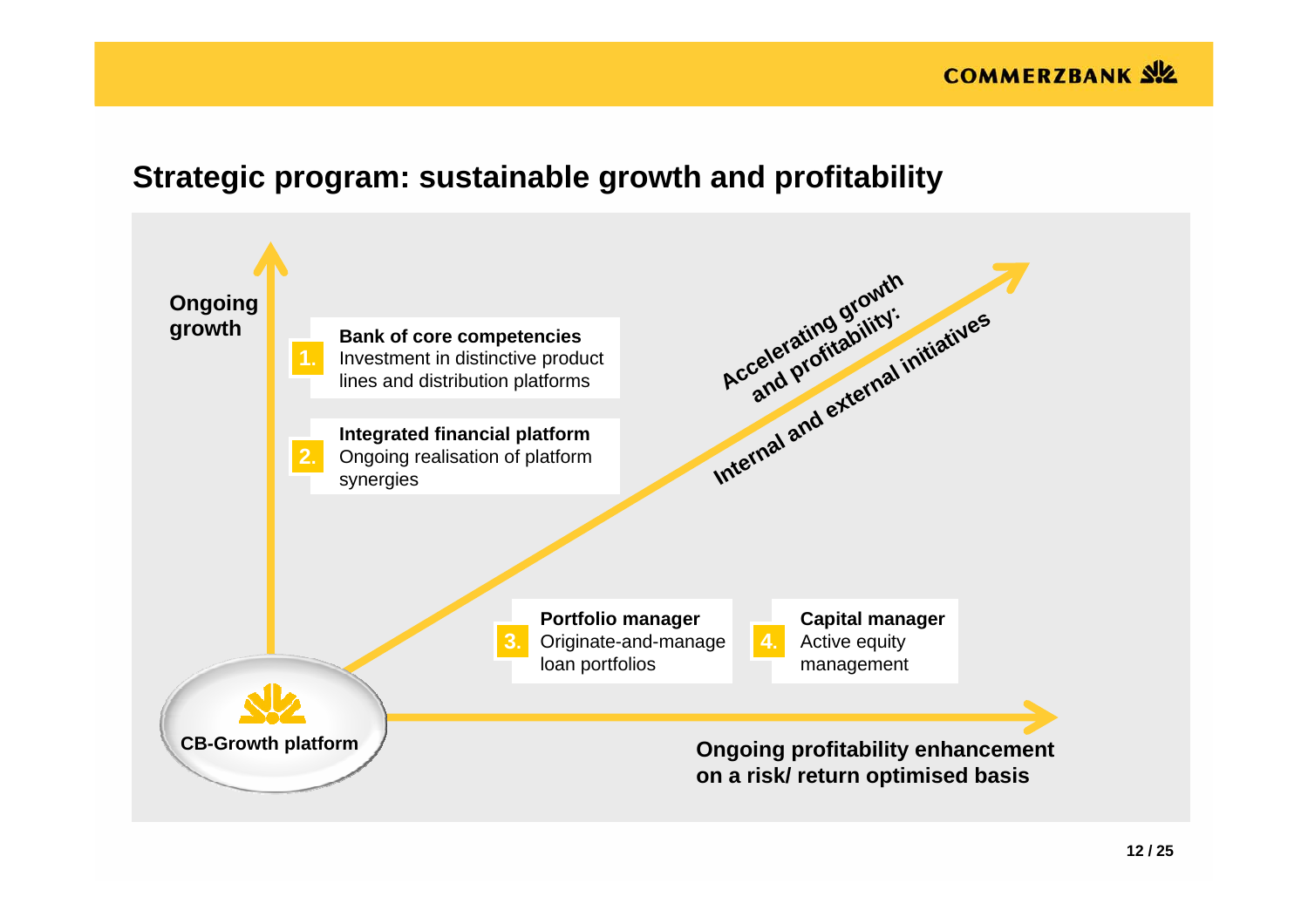# 1. Bank of core competencies

# **Rollout of distinctive product lines and successful distribution platforms**

|                         | <b>PBC</b>                                                                                                                                  | <b>MSB</b>                                                                                                                                               | <b>C&amp;M</b>                                                                         | <b>CRE</b>                                                                     | <b>PFT</b>                                 | <b>Examples</b>                                                                                                  |
|-------------------------|---------------------------------------------------------------------------------------------------------------------------------------------|----------------------------------------------------------------------------------------------------------------------------------------------------------|----------------------------------------------------------------------------------------|--------------------------------------------------------------------------------|--------------------------------------------|------------------------------------------------------------------------------------------------------------------|
| <b>Germany</b>          |                                                                                                                                             |                                                                                                                                                          |                                                                                        |                                                                                |                                            | Expansion of PBC and<br><b>MSB</b>                                                                               |
| <b>CEE</b>              |                                                                                                                                             |                                                                                                                                                          |                                                                                        |                                                                                |                                            | Accelerated growth, e.g.<br>BRE bank, Ukraine and<br>CB branches (esp. MSB<br>and CRE)                           |
| <b>Rest of</b><br>world | N,                                                                                                                                          | O                                                                                                                                                        | J                                                                                      |                                                                                | <b>J</b>                                   | Selective growth in niches<br>with competitive advanta-<br>ges (e.g. CRE and MSB)<br>particularly in Asia and US |
| <b>Examples</b>         | • Continued<br>customer<br>growth in<br>German<br>branches and<br>direct banking<br>• Growth of<br>assets under<br>management<br>in Germany | • Increased<br>market share<br>in German<br><b>SME</b><br>• International<br>expansion of<br>SME/ direct<br>banking CEE<br>• Strengthening<br>FI-Banking | • Rollout<br>derivative<br>products<br>(sales)<br>• Growth in<br>structured<br>finance | $\bullet$ Further<br>international<br>expansion<br>• Integrated<br>value chain | • Integrated<br>public finance<br>platform |                                                                                                                  |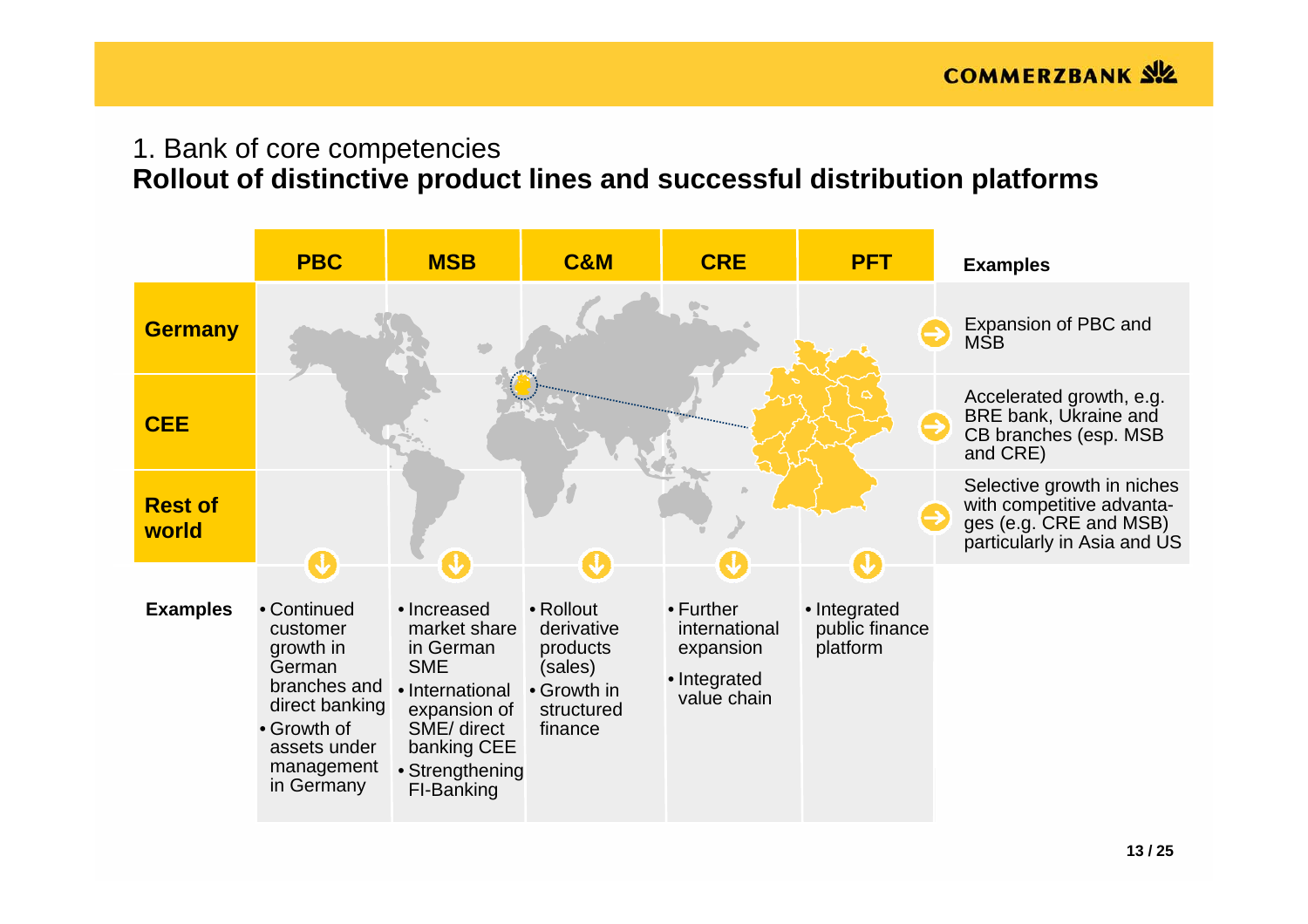## 1. Bank of core competencies **Supported by active management of shareholdings**

#### **Active business portfolio management and further external growth**

- Eurohypo integration successfully completed
- International Business Portfolio: active management (see below)

#### **Investment**



#### **Example H2 2007 :**

**Bank Forum**, Ukraine

- Market: Strategic participation in fast growing Ukrainian market
- Target: Bank Forum currently ranked number 10
- Transaction: acquisition of 60% + 1 share, call option for up to 25%
- Valuation: Reasonable price

#### **Examples 2007:**

**Divestment**

- **Jupiter**, UK
	- Rationale: exit from non-strategic UK asset management market;
	- Transaction: sale of 100%,
- **PT Bank Finconesia**, small bank in Indonesia (51%), per 01/08/07
- **CICM,** AM Japan, ind. 100%, signed 28/08/07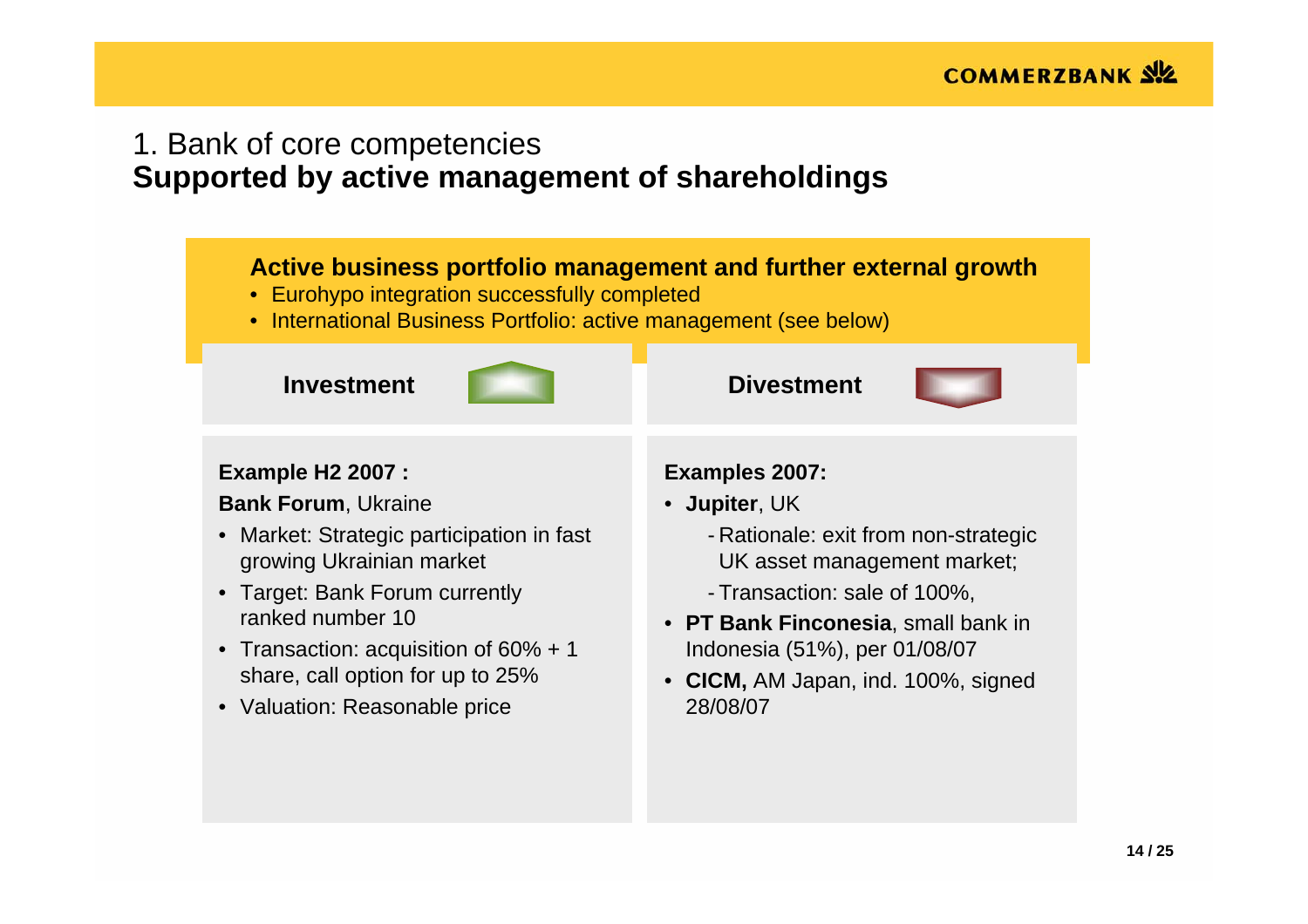# 2. Integrated financial platform **Interlinked business model with revenue and cost synergies**

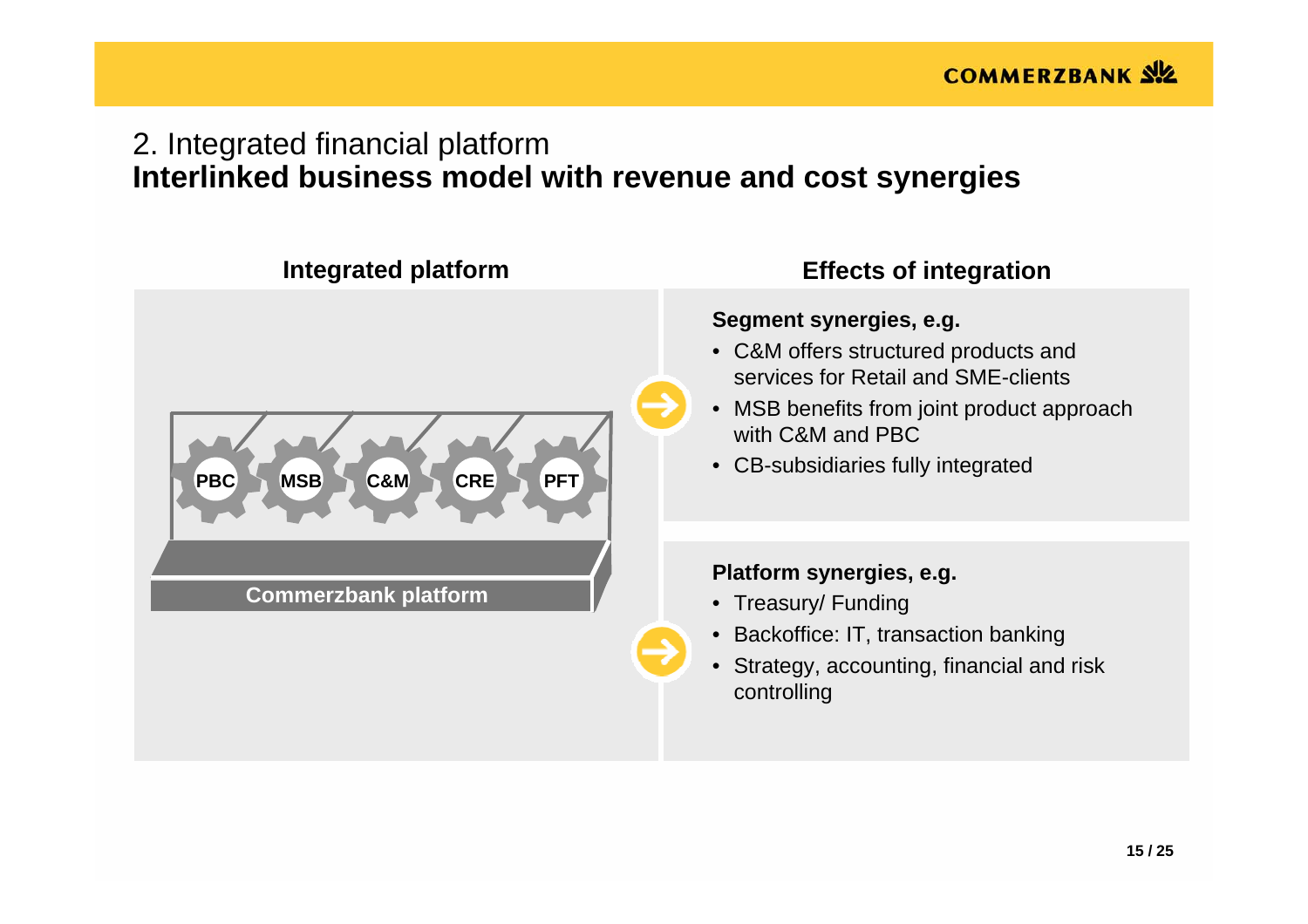## 3. Portfolio manager **Originate-and-manage model**

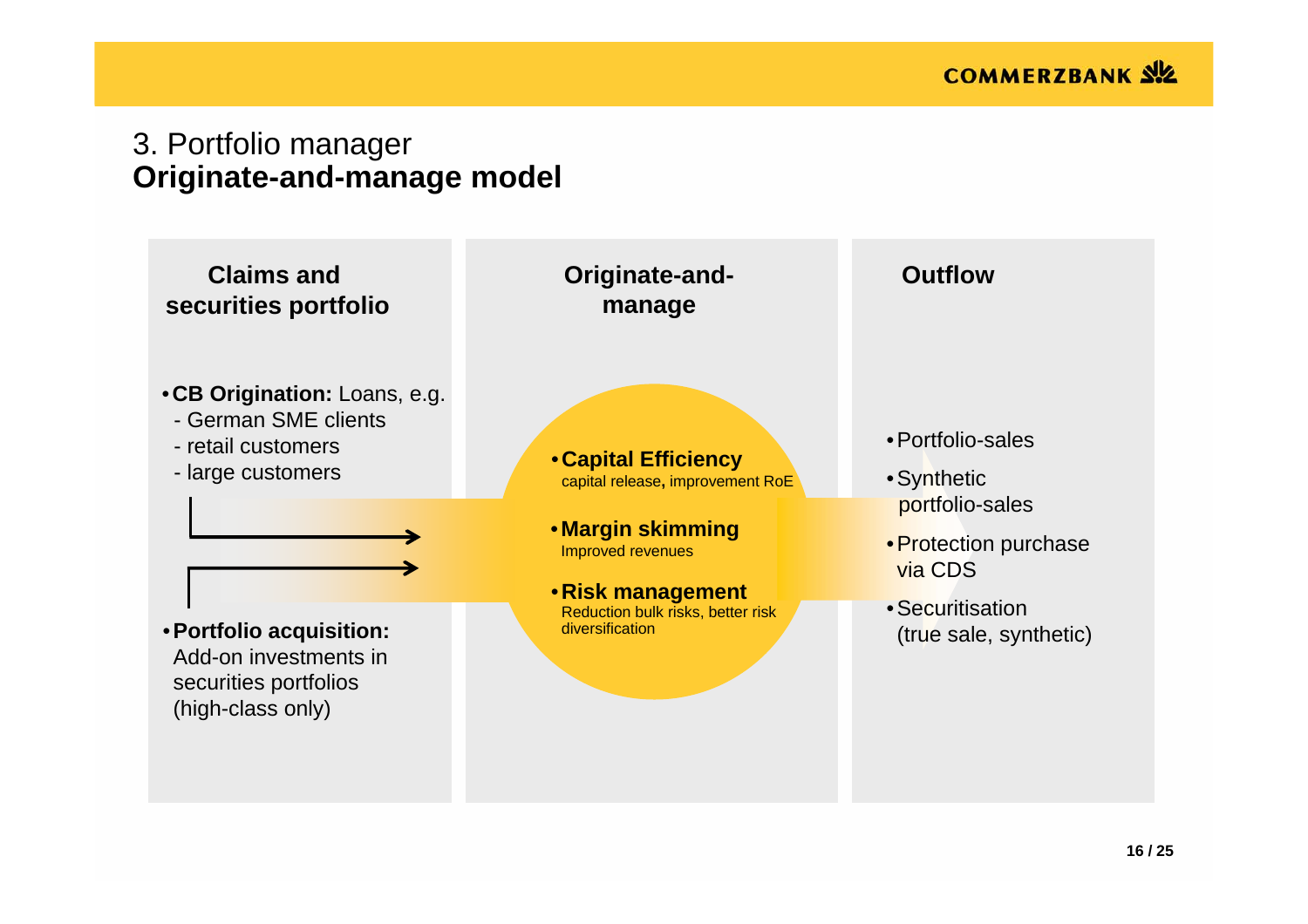## 4. Capital manager **Active equity management**

#### **Development Tier I ratio and influencing factors**



(based on current CB-business mix)

- **Business development/ RWA growth**
	- Internal growth
	- External growth/ divestments
- **Regulatory effects**
	- Initial Basel II release
	- Buffer due to increasein volatility of regulatory capital under Basel II and IFRS influence
- **Active portfolio management/ contingent capital management**
- **Sustainable earnings generation**

#### **Proactive capital management to maximize value**

#### **Retain profit:**

• Refinance future business activities

#### **Capital pay-out:**

- Increase of dividend
- Flexible on share buyback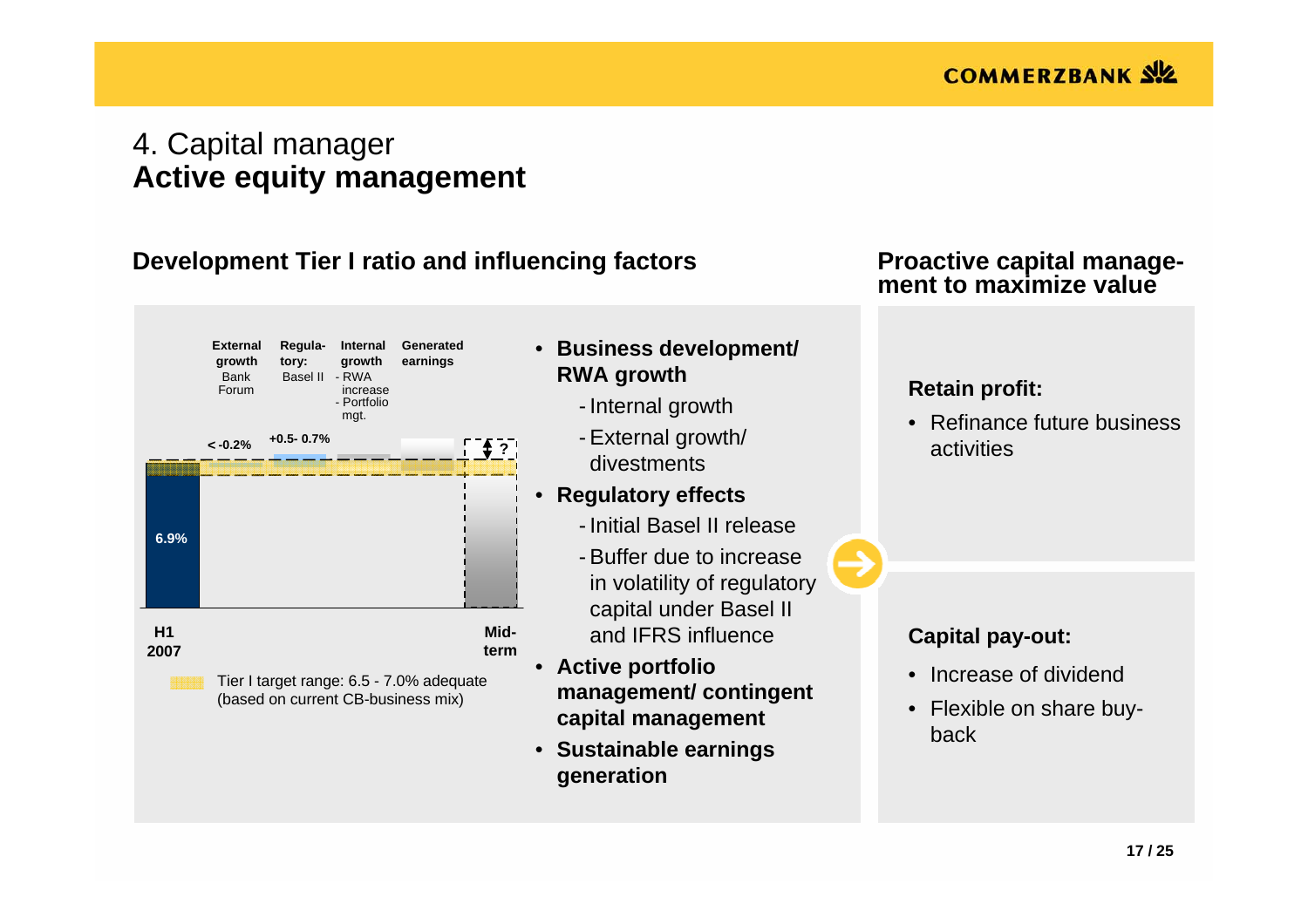# **Agenda**

| 1. | Status quo: record level H1 2007 figures                    |
|----|-------------------------------------------------------------|
| 2. | Strategic program: stable growth and improved profitability |
|    |                                                             |
| 3. | <b>Financial outlook</b>                                    |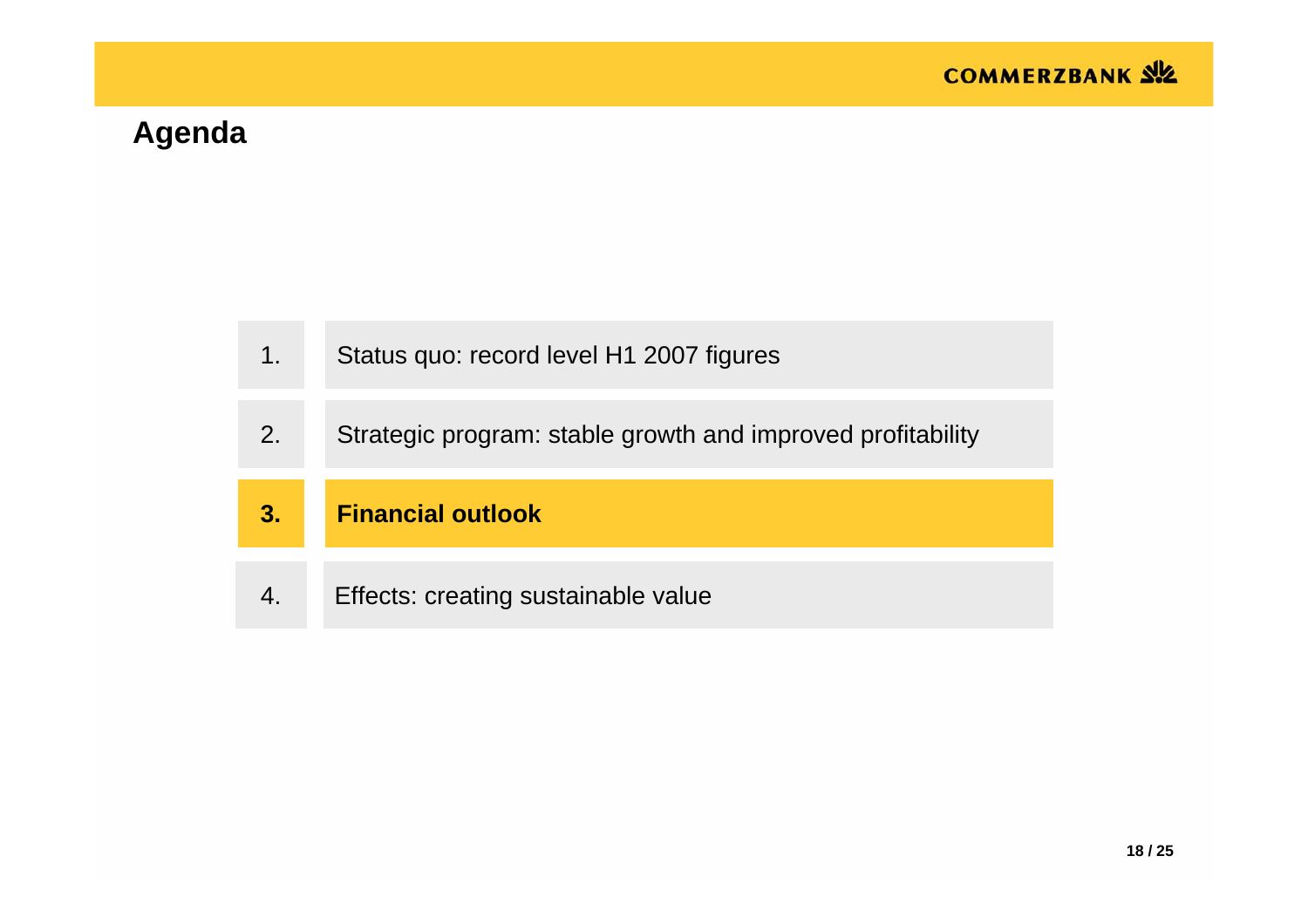# **Overview main value drivers**

 $(in \in m)$ 

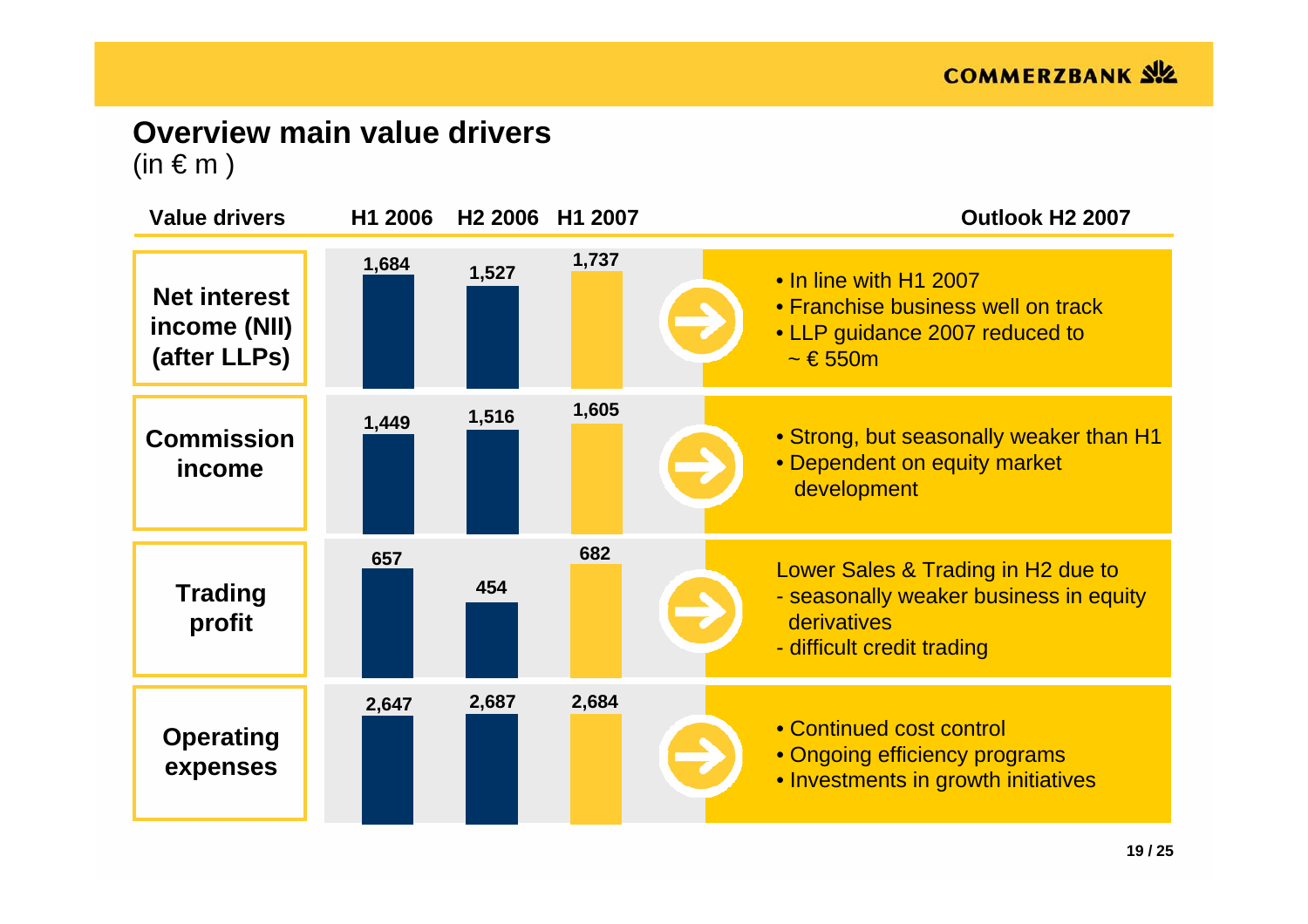# **Exceptionals 2007**

| <b>H1 2007 effects</b>                                                                                                       | <b>Expected H2 2007 effects</b> |                                                                                                                                                                                 |  |
|------------------------------------------------------------------------------------------------------------------------------|---------------------------------|---------------------------------------------------------------------------------------------------------------------------------------------------------------------------------|--|
| Disposal of<br>• Germanischer Lloyd<br>• Deutsche Börse AG<br>• BRE's AM-unit SAMH                                           | €38m<br>€48m<br>€23m            | Positive:<br>• Disposal of CICM Japan<br>• Sale of real estate property in Berlin<br>• One-off gains in Mittelstand due to judgement of<br>supreme tax court concerning reserve |  |
| Disposal of Jupiter<br>• Proceeds from sale of Jupiter<br>• Release of Jupiter sundry provisions<br>• External advisory fees | € 243 $m$<br>€94m<br>$€-10m$    | management above $\epsilon$ 100m<br>Negative:<br>• H2 impairment of US subprime exposure                                                                                        |  |
| Impairment of US subprime exposure<br>in Corporates & Markets                                                                | $€-46m$                         |                                                                                                                                                                                 |  |
| Write-downs at Commerzbank Asset<br>Management Asia (CAMA)                                                                   | $€-23m$                         |                                                                                                                                                                                 |  |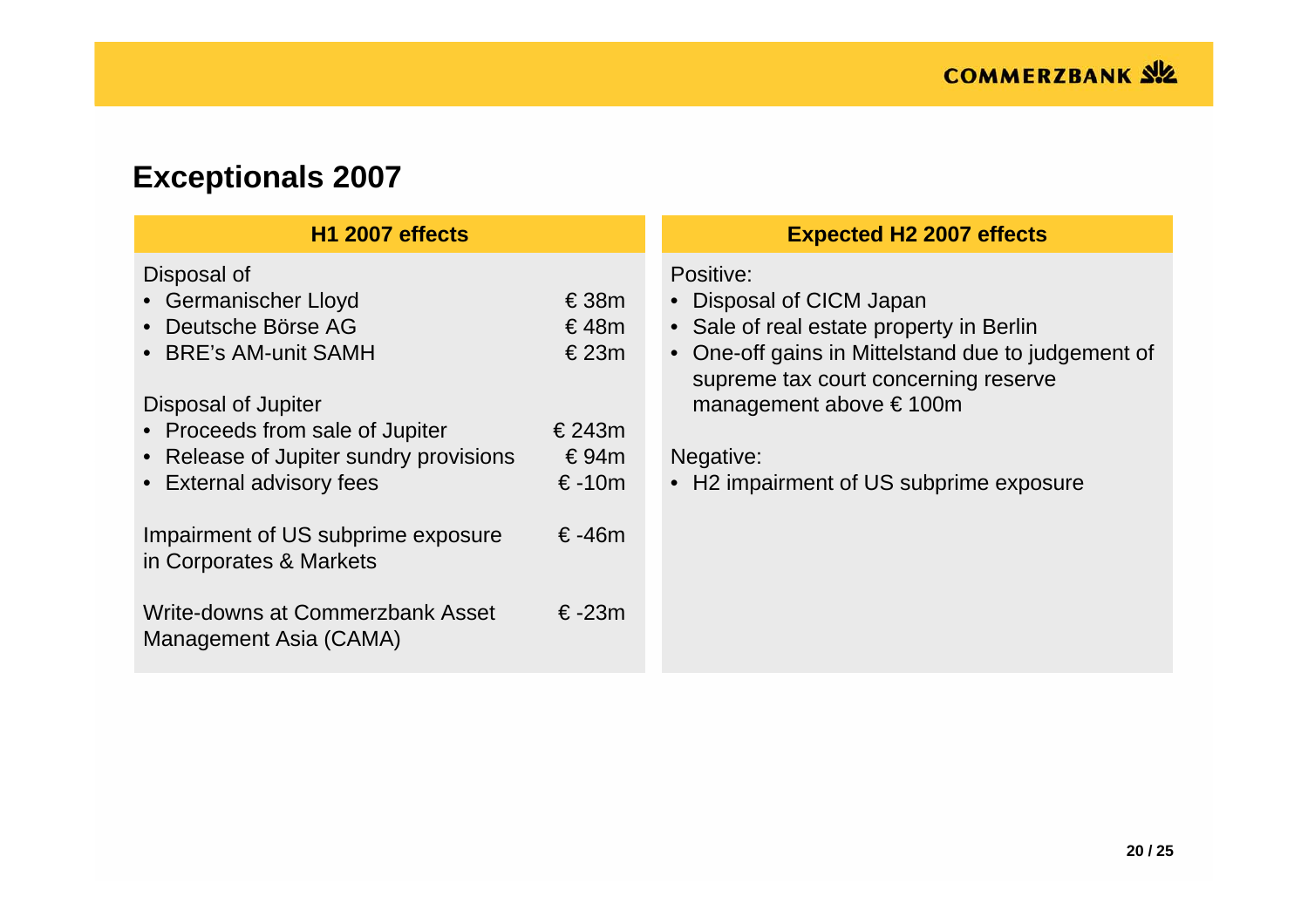# **Agenda**

| 1. | Status quo: record level H1 2007 figures                    |
|----|-------------------------------------------------------------|
| 2. | Strategic program: stable growth and improved profitability |
| 3. | <b>Financial outlook</b>                                    |
|    | <b>Effects: creating sustainable value</b>                  |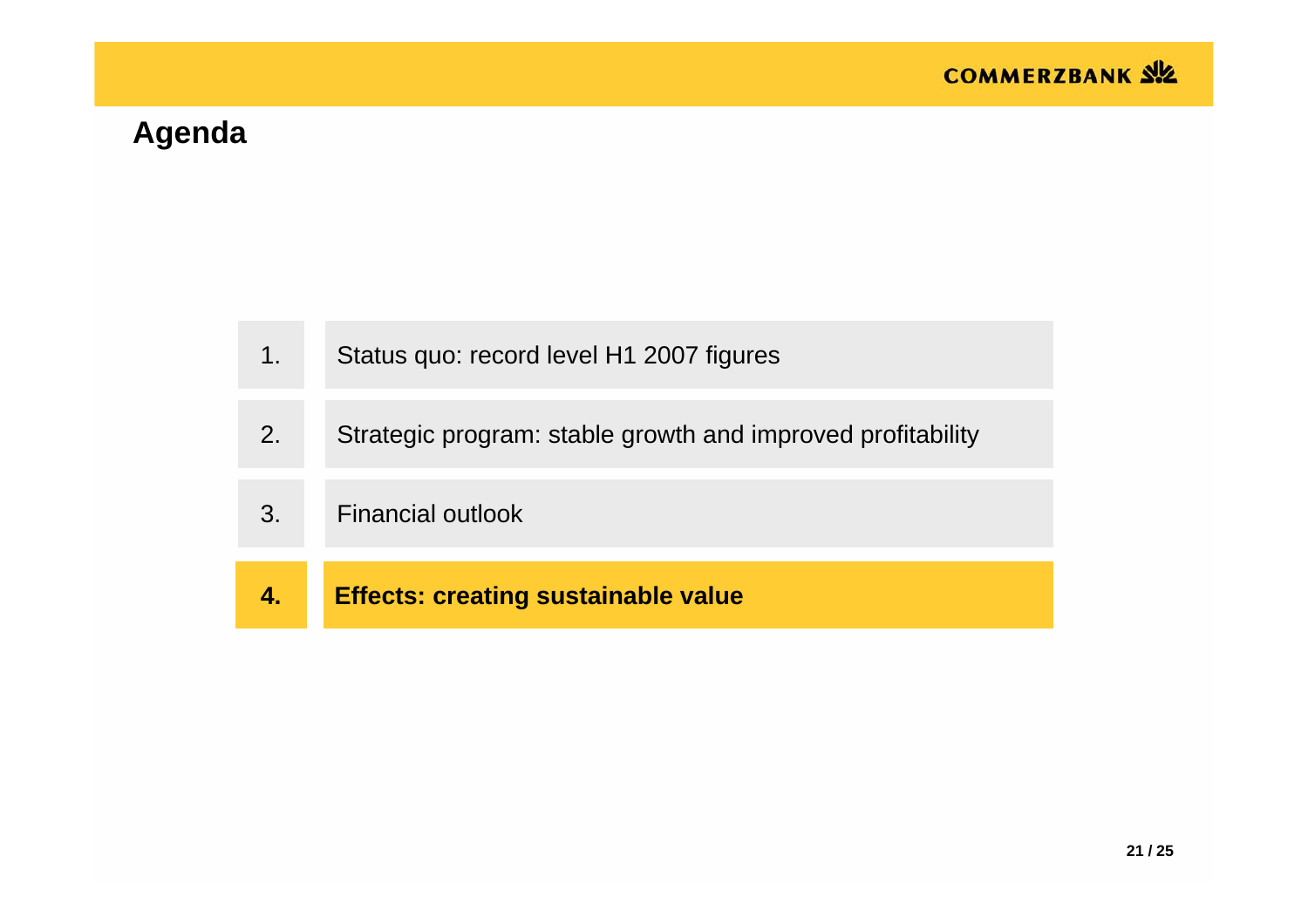# **Outlook CB group: Further increase in growth and profitability**

| <b>Value drivers: current figures and outlook</b> |        |         |                     |                       |                                                                                                                                                                                  |  |  |
|---------------------------------------------------|--------|---------|---------------------|-----------------------|----------------------------------------------------------------------------------------------------------------------------------------------------------------------------------|--|--|
| <b>Value</b><br>drivers<br>$(\epsilon m)$         | 2006   | H1 2007 | 2007p<br>(vs. 2006) | 2008-<br>2010p        | <b>Outlook</b>                                                                                                                                                                   |  |  |
| <b>Revenues</b><br>incl. LLPs                     | 8,049  | 4,667   |                     |                       | • Ongoing internal and external growth                                                                                                                                           |  |  |
| <b>Costs</b>                                      | 5,334  | 2,684   |                     | $\blacktriangleright$ | • Continued cost discipline<br>Investment in growth programs                                                                                                                     |  |  |
| Net profit <sup>1)</sup>                          | 1,597  | 1,377   |                     |                       | • Positive profit dynamics over time                                                                                                                                             |  |  |
| Average<br>equity                                 | 12,203 | 13,493  |                     | $\rightarrow$         | • As of 01/01/2008 Basel II conversion -<br>projected capital release of $~10\%$<br>• Proactive capital management: investment in<br>growth, return of potential surplus capital |  |  |
| <b>Clean net</b><br>ROE <sup>2</sup>              | 11.2%  | 16.0%   | >12%                |                       | • Continuous improvement in RoE above 15% to<br>achieve standards compared to international<br>peers                                                                             |  |  |

**1) 2006 figure based on stated result**

**2) Clean: excluding net result on participations and restructuring charges**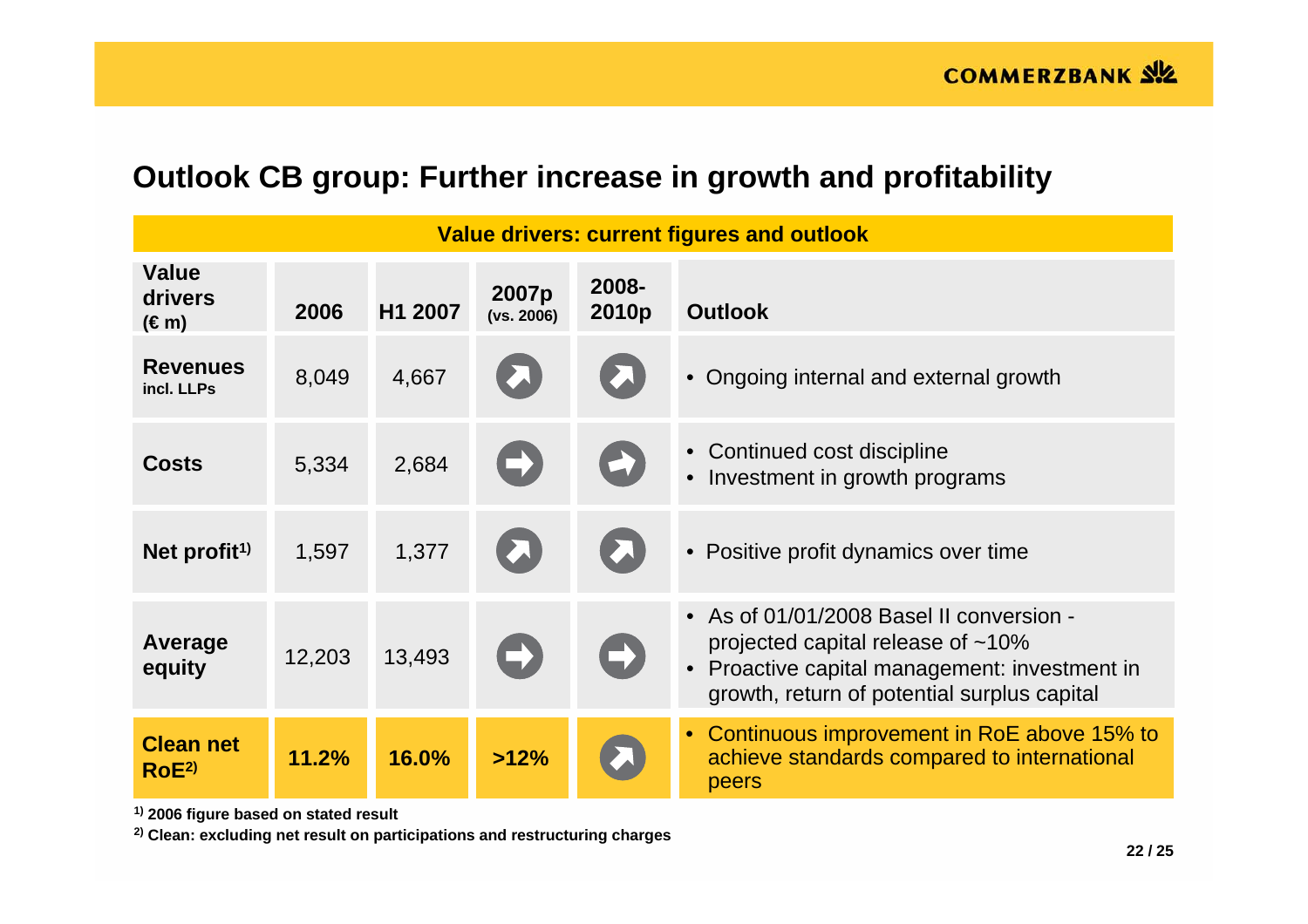# **Effects of CB´s strategic program**

| <b>Strategy</b>   | • Further strengthening Commerzbank's position as the leading German<br>commercial bank<br>Expansion of core competencies in products and geographic areas                                                                                                                                                                                                                                                        |
|-------------------|-------------------------------------------------------------------------------------------------------------------------------------------------------------------------------------------------------------------------------------------------------------------------------------------------------------------------------------------------------------------------------------------------------------------|
| <b>Segments</b>   | • PBC: Profitability improvement based on organic growth<br>MSB: Further expansion of our leading position in Germany and selective<br>$\bullet$<br>growth areas<br>• C&M: Customer focused strategy driver for high sustainable profits<br>• CRE: Developing an integrated value chain in Real Estate<br>PFT: Building an integrated public finance platform, prudent Treasury<br>Management in stressed markets |
| <b>Financials</b> | • Record profitability level in H1 2007<br>• 2007 targets to be overachieved<br>In 2008-2010: continuous improvement in RoE above 15% to achieve<br>standards compared to international peers                                                                                                                                                                                                                     |
|                   | <b>Commerzbank with shareholder-minded strategy and capital management</b>                                                                                                                                                                                                                                                                                                                                        |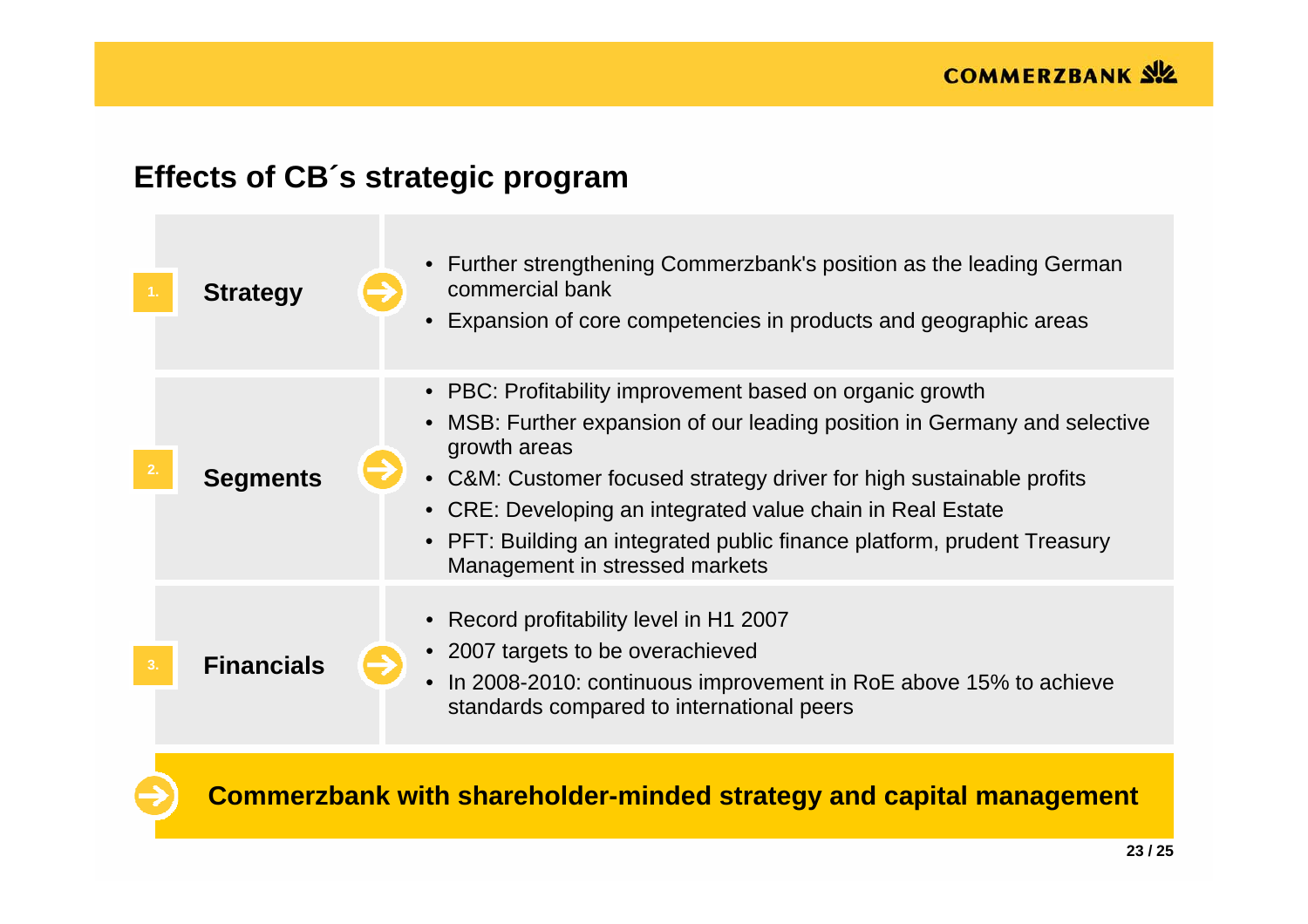

# Appendix

Group equity definitions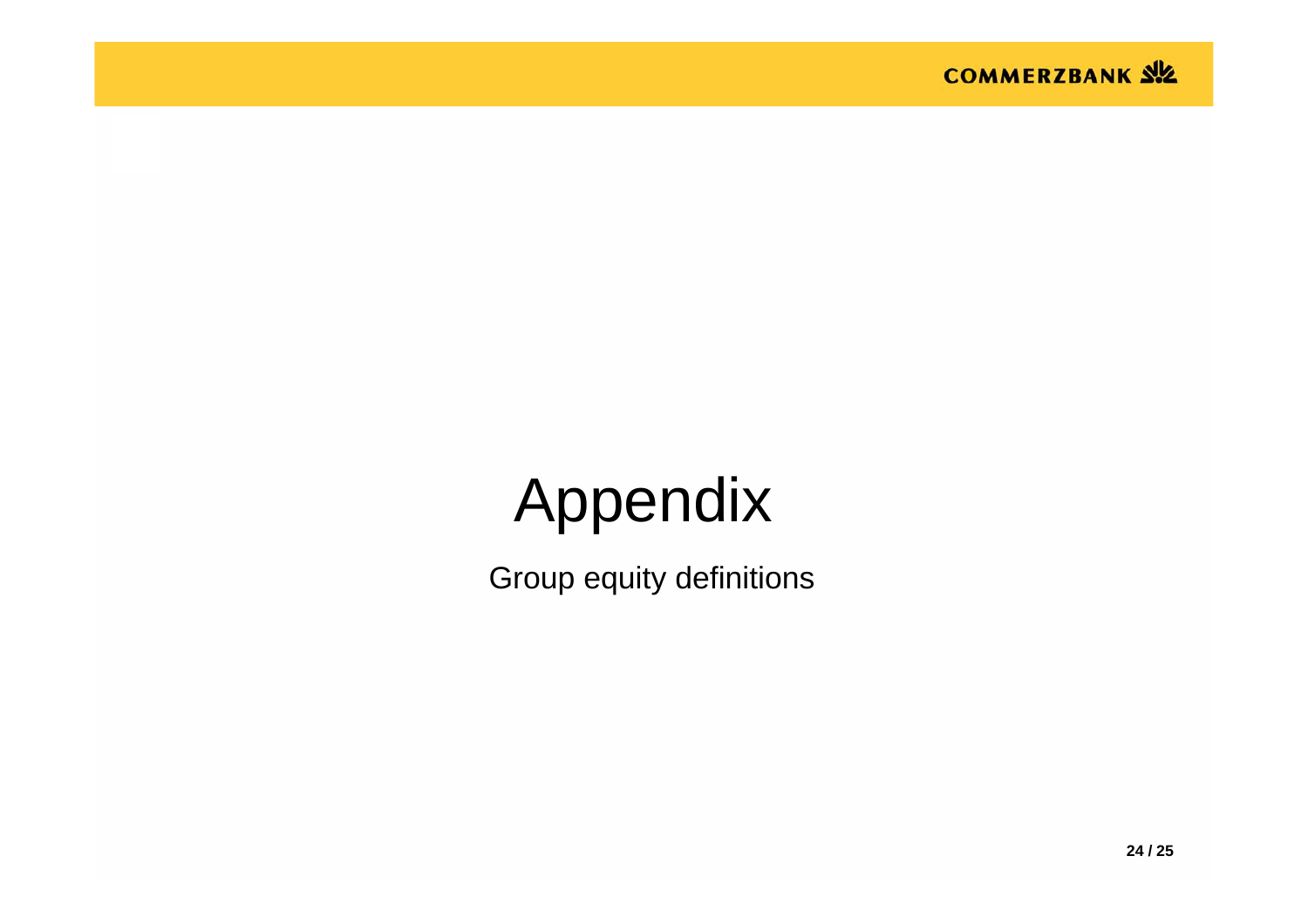# **Group equity definitions**

| <b>Reconciliation of equity definitions</b>                                                                 | <b>Equity basis for RoE</b> |              |  |                                         |
|-------------------------------------------------------------------------------------------------------------|-----------------------------|--------------|--|-----------------------------------------|
| Equity definitions in $\epsilon$ m                                                                          | <b>Jun-2007</b>             | Jan-Jun 2007 |  |                                         |
| Subscribed capital                                                                                          | 1,708                       | 1,707        |  |                                         |
| Capital reserve                                                                                             | 5,705                       | 5,702        |  |                                         |
| Retained earnings                                                                                           | 5,122                       | 5,158        |  |                                         |
| Reserve from currency translation                                                                           | $-51$                       | $-133$       |  |                                         |
| Investors' capital excluding minorities                                                                     | 12,484                      | 12,434       |  | Basis for RoE on net profit             |
| Minority interests (IFRS)*                                                                                  | 1,063                       | 1,059        |  |                                         |
| <b>Investors' Capital</b>                                                                                   | 13,547                      | 13,493       |  | Basis for operating RoE and pre-tax RoE |
| Change in consolidated companies; goodwill;<br>consolidated net profit minus portion of dividend;<br>others | $-7$                        |              |  |                                         |
| BIS core capital excluding hybrid capital                                                                   | 13,540                      |              |  |                                         |
| Hybrid capital                                                                                              | 3,096                       |              |  |                                         |
| <b>BIS Tier I capital</b>                                                                                   | 16,636                      |              |  |                                         |

\* excluding:

• Revaluation reserve

• Cash flow hedges

• Consolidated profit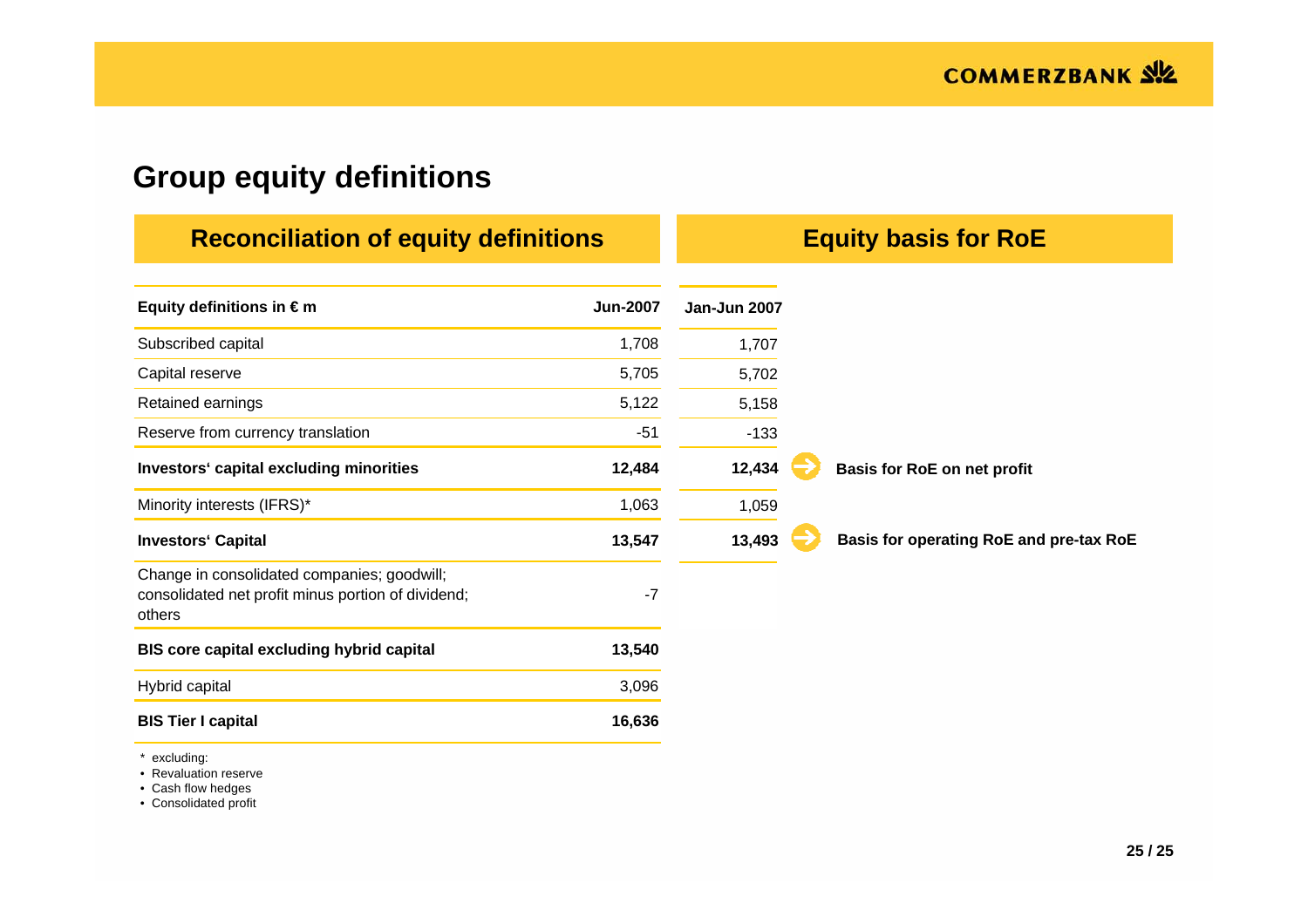### **Disclaimer**

**/**

**/**

**/**

**/**

#### **/ investor relations /**

This presentation has been prepared and issued by Commerzbank AG. This publication is intended for professional and institutional customers.

Any information in this presentation is based on data obtained from sources considered to be reliable, but no representations or guarantees are made by Commerzbank Group with regard to the accuracy of the data. The opinions and estimates contained herein constitute our best judgement at this date and time, and are subject to change without notice. This presentation is for information purposes, it is not intended to be and should not be construed as an offer or solicitation to acquire, or dispose of any of the securities or issues mentioned in this presentation.

Commerzbank AG and/or its subsidiaries and/or affiliates (herein described as Commerzbank Group) may use the information in this presentation prior to its publication to its customers. Commerzbank Group or its employees may also own or build positions or trade in any such securities, issues, and derivatives thereon and may also sell them whenever considered appropriate. Commerzbank Group may also provide banking or other advisory services to interested parties.

Commerzbank Group accepts no responsibility or liability whatsoever for any expense, loss or damages arising out of, or in any way connected with, the use of all or any part of this presentation.

Copies of this document are available upon request or can be downloaded from www.ir.commerzbank.com